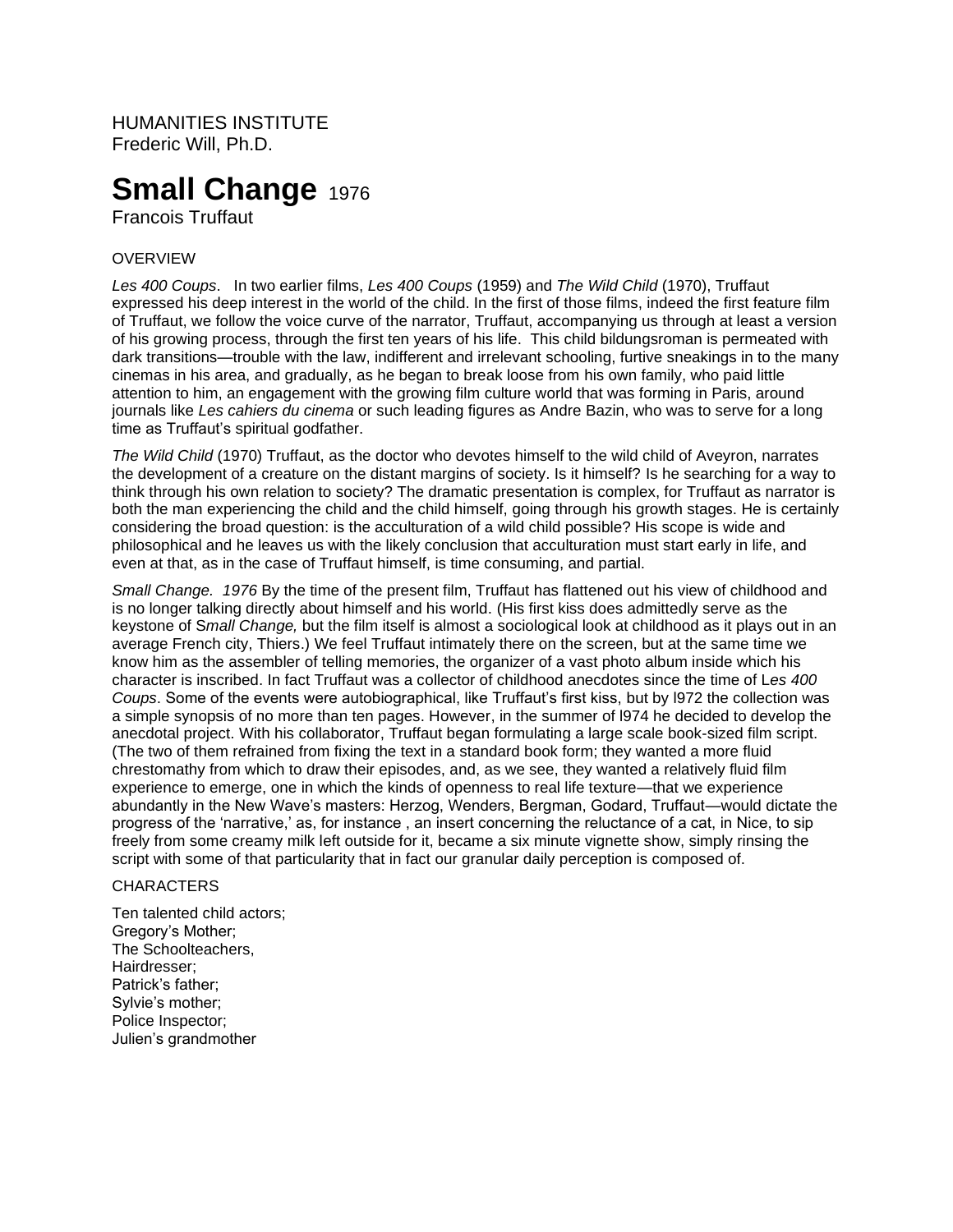### **SYNOPSIS**

The present film, itself a cross between a classic feature, and an auteur driven documentary, deals with the banalities and conflicts of elementary school life, the randomness of infancy, the loneliness and poverty of certain youngsters, the budding of prepubertal romance, the harsh cropping up of abuse, the ingenuity of childhood pranks. If there is a broad theme, to this panorama of still shots, it is that there is no conceptual theme, no problem to be solved, but a mute request to examine the nature of the human experience as it stumbles its way upward from infancy. The putting together of the film is not random, but belongs to a single imaginative mood. Overlooming the details referenced above, is a fluid sense of a largely goalless drama, open to those who can take advantage, but ultimately fatal to those who simply provide the fodder.

#### **STORY**

**The random.** Truffaut, like Bergman or Herzog, reads his society closely, and takes a keen interest in the ways it is put together. All three of these auteurs are deeply aware of the importance of the random in constructing a coming together and guiding the awarenesses of people. It will be exemplary, for us, as a consequence, to think of the loose connections that hold together the events of the movie. *Small Change* opens with the ultimate in the random; it reminds us of a scene in an earlier Truffaut film, *Day into Night*, which treats us to a scenario of cats who are hesitant to take a sip of carefully laid out milk. We watch the cats accost the milk filled cup, withdraw, circle the slightly dubious object. At the start of S*mall Change* we follow Patrick as he and his mother make their ways back from the market, trudge tiredly up their back stairs, and Mom go off to take a nap. All seems well but somehow ominous.

**The Danger.** While Mom is absent this intrepid just post-toddler of four makes his way through the third floor flat where he and his mom live. He spots a kitty heading toward an open window and he follows it. The kitty jumps lithely up onto the balustrade, then the toddler follows. Meanwhile, for all this is protracted on screen, we are given ample view of a small gathering cluster of locals, who are watching the slow motion scene from three stories below. Our observation oscillates between the watchers below and the slow action at the window above. Suddenly the kitty jumps down, and is quickly followed by the little boy, who has over reached, in his excitement to retrieve the just about to jump kitty. The five minutes occupied by this scene commit our eyes to one complete emotional curve, in the daily life of Thiers. While this is a mere vignette preparing our senses for the kind of 'story' Truffaut will induce us into, in the present film, it is a representative scene, complete in itself, but wanting a context to surround it.

**The Megaphone.** Look at another mini scene, in the course of which Truffaut moves us around in the apartment complex to which Patrick first led us. A little girl of seven or eight lives with her parents in a small flat. She is mad at them. The parents are going out to Sunday dinner with this daughter, and want her to look nice; they emphasize a pretty purse which she should take. Get rid of that dusty old sack, they remonstrate, bringing their emotions to a pitch, around the girl's clutched up negativity. The more the parents insist, the starker the girl's contempt, until Mom and Dad suddenly walk out the door and leave the kid. In a fury of boxed in rage, the girl locks the door behind her parents. Then he seizes a megaphone, which is lying in the corner, and goes with it to the window. She bellows, from the window into the courtyard, that she has been locked in without food, and left by her parents. The consequences for the parents are not good. Emergency baskets of food are pulled up toward the girl's window, the cops are notified. Dad has a ton of explaining to do.

**School.** The apartment complex serves Truffaut, like the school classroom, as a stage on which to flesh out his sense of 'small change,' the minimum currencies of society-building in a typical French city. We are familiar with this archetypal school room, for we have been there, and, in watching Truffaut, we have watched such a schoolroom in action in *Les 400 Coups*, where Truffaut satirizes the mechanical, lifeless, rightly mocked school routine of this 'ordinary French city." (The brutality and lifelessness of the 'school system' are met by the laughter of the students, who have no respect for their teachers, especially as Truffaut characterizes his own school days. In *Small Change* the student mockery is still strong. A cut-up is asked a question about the reading for the day. Blank of mind she rolls her eyes—as if thinking deeply—until she can see the school clock through the window, and verify that only twenty seconds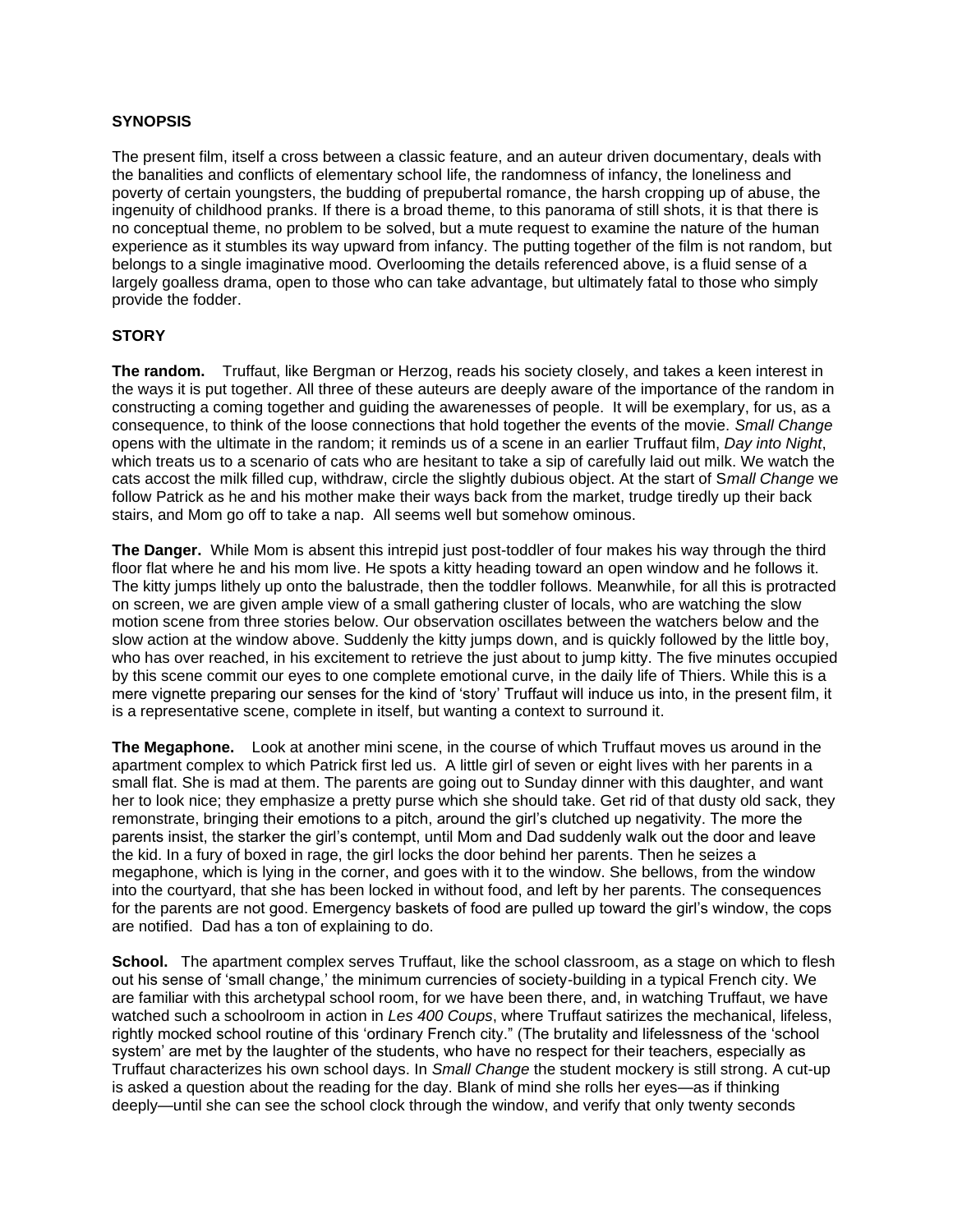remain, until class is over. She rolls and stalls, and just makes it to reprieve time. A stroke of genius for the student team! And yet, as opposed to the grim world of *Les 400 Coups,* there is a freshness to the world of Small Change. A youngish woman teacher, a young man: the students see something of the warmth of their own futures, and gravitate toward it.)

**Reality.** The old school-world Truffaut raised himself in, and excoriates in *Les 400 Coups*, grinds its way ahead as Truffaud steps in this later film into a world trying vainly to keep up with what were once at least old fashioned values. The same old vignettes of human nature frozen in its mediocrity: there are up front characters, Patrick and Julien, although they appear chiefly to make the point of the whole, and not to show human development. Julien is there for the honesty of poverty, as a kid obliged to attend school in ragged sweaters, to come to school too hungry to steady; a kid we recognize only too well. There is Patrick, taking more interest in the teacher's breasts than in her assignments. There is a first kiss, an attempted dirty joke, a movie date, and in fact much we expect, wrapped in and among the hard knuckle lessons on reading, writing, and arithmetic.

# **THEMES**

Stages of Life. The school classroom is a laboratory for one of the main stages of life, the passage from infancy dependence, to learning some of the tools necessary for living in society. Truffaut masters the study of such stages, as, for example, in T*wo English Girls*.

Romance Romance, too, is a stage on life's way, and a passage toward love, the mature form of romance. In the present film, the young married couple, who teach in the school, are touching the romantic stage, as their pupils sense, but are not yet advanced enough to love.

Locals. Thiers is a big but a local anonymous city, without marked character. The residents we see, watching the kitten fall from the balcony, are true locals.

Poverty. Patrick's friend Julien is poor, lives in a shack on the outside of town, and in addition is a victim of abuse.

Transience. All education is a process of transience, but the public school classroom, which intersects directly with the development of the citizen, most vividly demonstrates the idea of education as a stage on life's way.

Abuse. Julien, Patrick's friend, lives in poverty and abuse; appears in school in the same raggedy sweater, and falls asleep in the middle of class. When it comes time for the State Health exam, and the kids have to strip, we realize with horror that Julien has been the victim of serious genital abuse.

Minutiae Aristotle, who viewed *Oedipus the King* as the exemplar of great tragedy, of high magnitude and strict form, would hardly have praised Small Change. But would we have in his way understood the grandeur of minutiae, which proliferate here—remember the tiny moves of the pussy on the balustrade?

# **CHARACTER ANALYSIS**

Main characters there are not: we become familiar with Patrick, whose mother is dead, and who is just beginning to take an interest in women, including his attractively robust young woman instructor, and we see—not hear—a good deal of Julien, who lives on the other side of the tracks, and refuses to strip for the government medical examiners, for fear they will discover the evidence of genital abuse.

The most startling evidence of character in action comes from the input of an anonymous teacher, who clearly speaks for Truffaut, and for all the students he has introduced us to in film:

'If kids had the right to vote, they would have better schools…Time flies, before long you will have children of your own. If you love them, they will love you…each of us needs to be loved.'